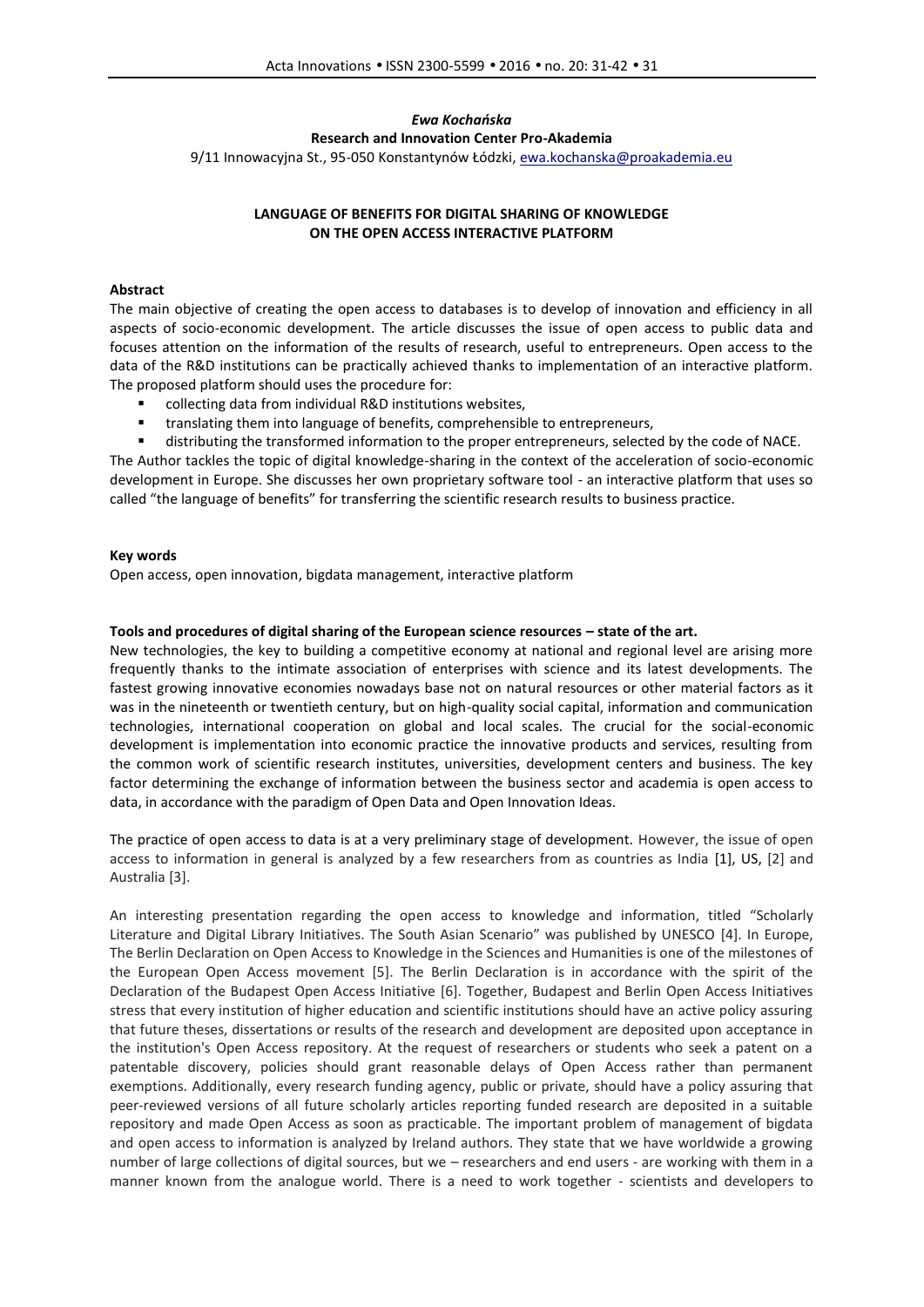develop useful, proper digital tools in the actual research work, which can fit the open access to knowledge paradigm [7].

In Poland the Open Access issues are the subject of research studies The Centre for Open Science (CEON) dealing within the framework of the Interdisciplinary Centre for Mathematical and Computational Modelling, University of Warsaw. Polish scientist dealing with the open access to information in scope of legislation dimension is Siewicz [8].

According to the Open Data Barometer [9] the first major undertaking in terms of open access to public information (Open Government Date OGD) took place in 2008 and since then around the world arose hundreds of open data access platforms created by national and local governments, international institutions , non governmental organizations and companies.

After all, now just only 7% of global databases is made available without restrictions, equipped by legible form and open licenses. Closed access to public data causes unnecessary inconvenience to users of the data, however the society is the natural owners of the data for example the public health service patients. The essential groups of users of public data are scientists and entrepreneurs, especially start-ups and innovators and innovativeness companies. That means the main objective of creating the open access to databases is to develop of innovation and efficiency in all aspects of socio-economic development. To achieve this, OGD should have a high level of broad political support, and their owners should invest in building collaboration of businesses and various groups of stakeholders focused on the open databases. The issue of highest importance is understanding that the OGD can be used for economic and social development.

The wish of co-founder and one of the pioneers of web technology, the British physicist and programmer Sir Timothy Berners-Lee, should be the open access to web services and to public data. Open access is one of the fundamental human rights. The right to get information and to be fully informed should be treated as the entitled public good. The fundamental conditions for the development of open access to information are:

- Firstly: acceptance for the assumption that open access to public information as a fundamental human right;
- Secondly: guarantee the security of data (date cybersecurity and Data Protection Law);
- Thirdly: developed data management systems and digitization of public information.

Experts expect that open access to data will have a positive impact the following aspects of social and economic life:

- The efficiency of the administration services, both: through more efficient internal management and providing public services of better quality and by creating opportunities for society by offering full range of data;
- **Transparency and accountability of public authorities, health services, courts, etc.;**
- **Improving environmental conditions and improvement measures for environmental conservation;**
- Activation and inclusion of marginalized groups;
- Stimulating innovation and economic growth, thanks to the possibility of wider open access to diverse information and remote contact with the administration;
- Development of world science.

The most advanced systems for open access to public information are installed now in such areas of data as statistical reports, censuses, court registers, data cadastral or vehicles registers. However, in most countries, the key data sets for business or science are not available in open access databases, and if even some of public data have been already available, but most of them is published in non-standardized formats. For example, databases of public transport, although they are based on standard, well documented data, only in 25% of countries included in the Report [9,p. 7] for the year 2013, are available in machine-readable format. Additionally, the data mapping is often not available in digital form or if it is available, then only for a fee. That means the use of public data remains a problem in many countries.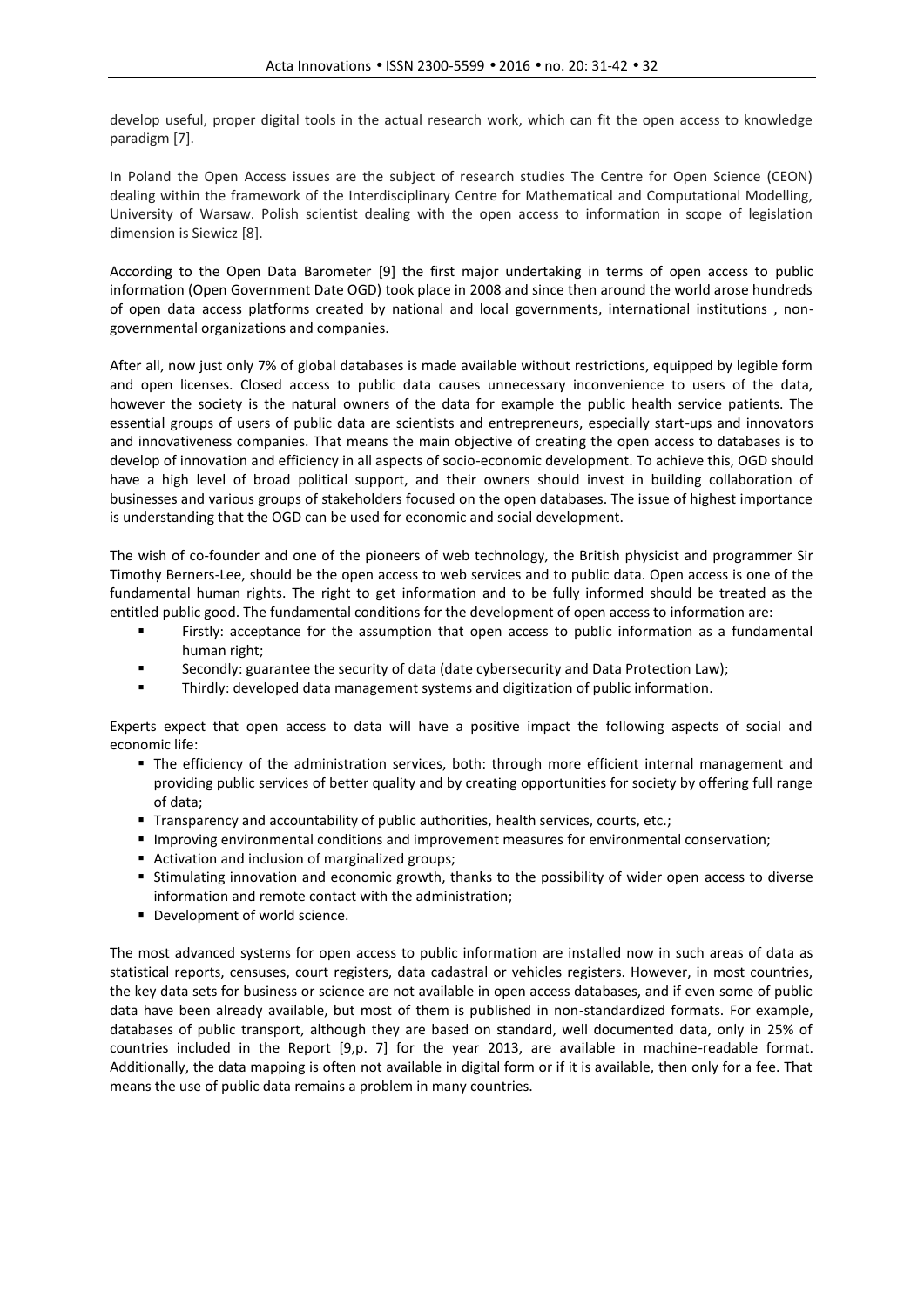

Fig. 1: Map of the level of development of OGD initiatives. Countries where OGD initiatives are the most advanced marked the darkest shade of blue, and white spots indicate a lack of data. *Source: Author's*

The OGD report for 2013 year shows that areas with the highest number and the highest level of the development of open access to public data are the United States and Europe. United Kingdom is the leader among the European countries. The close relationship between the Human Development Index (HDI) and open access to public data is observed:

| Level of HDI | <b>Rights</b><br>to<br>information | initative<br><b>OGD</b><br>development | <b>Civic</b><br>society<br>development | Government<br>suport to OGD | Development<br>of OGD in the<br>regions or cities |
|--------------|------------------------------------|----------------------------------------|----------------------------------------|-----------------------------|---------------------------------------------------|
| Very high    | 57,81                              | 59,69                                  | 60,31                                  | 40,28                       | 45,14                                             |
| High         | 48,75                              | 43,13                                  | 31,88                                  | 18,06                       | 22,22                                             |
| Medium       | 40,00                              | 40,91                                  | 34,55                                  | 18,18                       | 12,12                                             |
| Low          | 41,11                              | 21,67                                  | 25,00                                  | 11,73                       | 2,47                                              |
| <b>Total</b> | 49,48                              | 44,68                                  | 42,47                                  | 25,83                       | 25,69                                             |

Table 1: The relationship between HDI and other parameters of socio-economic development (z-score)

*Source: [9]*

#### **Open data access to resources of Polish science.**

In 2015, the Ministry of Science and Higher Education approved for implementation of the document titled *Trends in development of open access to scientific content in Poland, 2015* [10]. Open access to scientific information in Poland is a consequence of the adopted general principles applicable in Horizon 2020, which means a mandatory open access to scientific publications that would be created during the implementation of projects, financed under H2020.

The Polish Ministry states that the purpose of dissemination of the paradigm of open access to scientific information and data is to increase the scientific research availability for the different groups of stakeholders and foreign partners as well.

The comprehensive use of scientific research results, achieved by Polish scientific institutions, especially these which are financed from public funds, could lead not only to arising the potential of Polish science, but to support the achievements of social development economy of the country. It is recommended in the document the scientific institutions and universities to prepare and implement in practice the open access procedures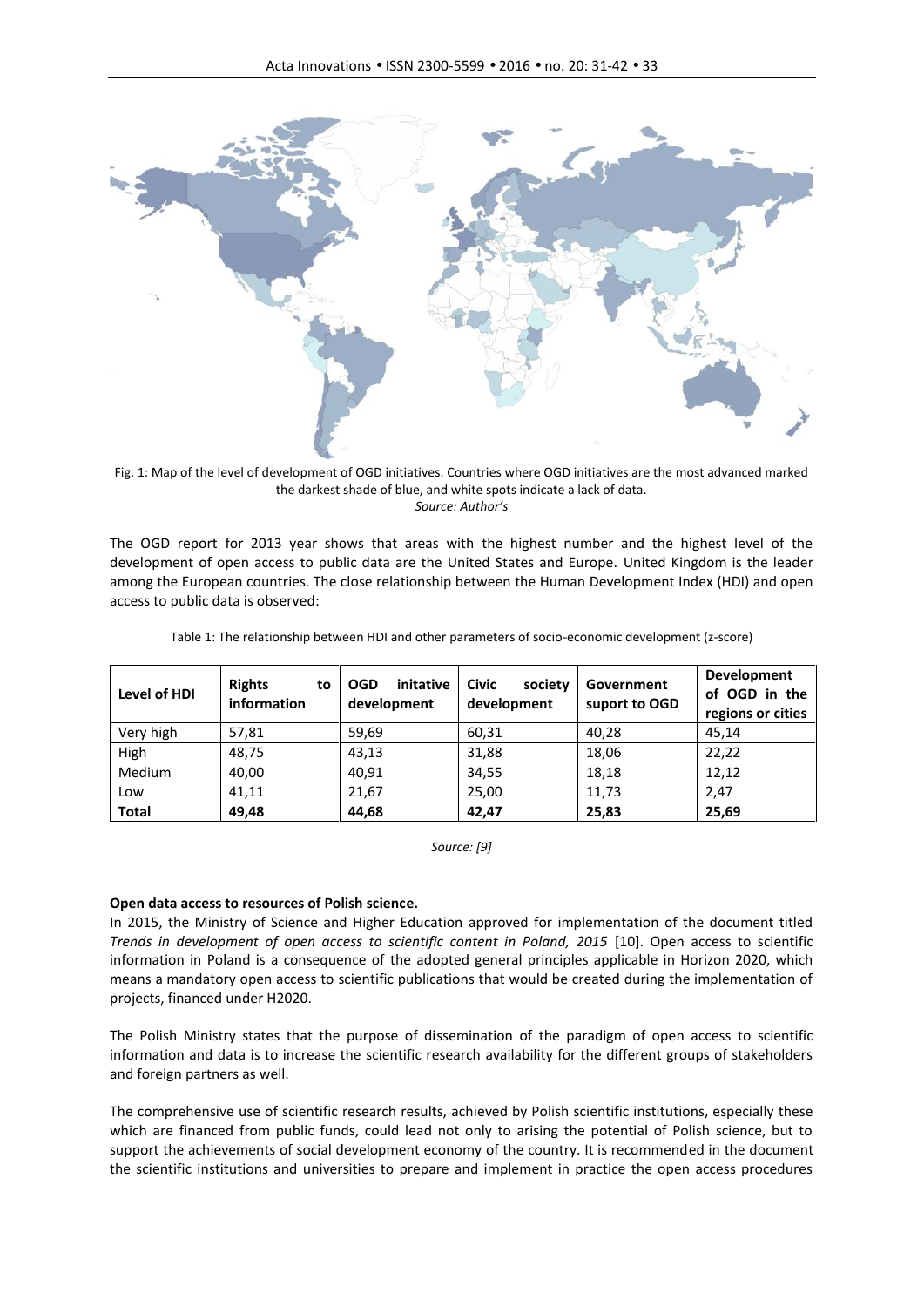regarding publications and research data. In accordance to these above guidelines, Polish scientists, authors of scientific publications should publish their studies in a particular open repository the full content of their work, or links which take the readers to the full text. However, there is no precise information about what kind of the open repository is about - it could be presumed that the document refers to the repositories at the national level, in such a format that allows integration with the EU repositories and at the same time, the national repository should be joined with repositories of the Polish universities based i.e. on academic libraries. The Polish instrument forcing a changes towards the open access to scientific publications will be implemented now, modified system of financing magazine, published by Polish scientific institutions. The following criteria will be decided of the level of public funding for scientific journals:

- the share of foreign reviewers in the evaluation of articles;
- **•** participation of foreign scientists in the scientific board of the journal;
- **•** edition in English-language;
- the digitization of articles or scientific monographs and open access to them via the Internet.

The open access to scientific data may be performed in one of two forms: a gratis and a libre. "A gratis open access" means that data is available on the Internet without technical protection. The user can take it for free, but only in compliance with copyright: the user can quote with a reference, but he cannot distribute the original version or translation work. In the case of libre type access, the author of the article grants the reader a license to use his article in a very wide range. User rights model, in the libre access is comparable with the rights of an author. Detailed rules for publishing open access to information in the libre model were discussed in detail by Siewicz in the material titled Parallel publishing in open access [11]. Development of the Polish system of open access to scientific data will require in-depth analyzes in context of storage, processing, distribution and sharing of scientific information, taking into account differences between areas of knowledge, sciences and disciplines, as well as the development and implementation of the package of cybersecurity in relation to personal data. The problem of the highest importance is ensuring secrecy of data belonged to universities but to business as well, guaranteeing protection of trade secrets and intellectual property rights.

## **INFO-INNO-LODZ - Evaluation of opportunities to increase the effectiveness of methods of informing about the competence and resources of regional research institutes .**

Open data access is a prerequisite for the development of open innovation paradigm [12]. Research and Innovation Centre Pro-Academia (RIC) a non-governmental, one of the most important stakeholder of regional innovation system in Lodz region and the scientific institution as well, has just conducted the research titled *INFO-INNO-LODZ - Evaluation of opportunities to increase the effectiveness of methods of informing about the competence and resources of regional research institutes.* The study, conducted in the period December 2014 - September 2015 consisted of the following four measures:

- A qualitative research based on a group of 56 research institutions located in Lodz region and subjected to parametric evaluation by the Ministry of Science and Higher Education in 2013, using "mystery client" methodology, modified to "mystery e-mail" research methodology.
- **The study desk research with the analysis of the benchmarking of regional research institutions.**
- Desk research of open access to information system about intellectual and material potential of universities, R&D institutions and scientific journals, published in Lodz region.
- The quantitative research and qualitative analysis carried out by a team of CBI Pro-Academy on a group of 1,000 respondents.

Within the research the following problems were analyzed:

- assessment of the websites of scientific research institutions as a basic tool for communication with the stakeholders, especially with entrepreneurs;
- assessment of the availability of scientific journals published in Lodz region by scientific institutions and universities for individual inventors or innovators especially entrepreneurs and start-up's;
- assessment of the Pol-one Database as the most complex information base on intellectual and material resources of universities and scientific institutions;
- evaluation of the currently existing digitized database of scientific institutions on the regional level in order to establish cooperation with enterprises;
- SWOT analysis of existing currently methods of information about innovation in the Lodz region;
- the public opinion poll about the effectiveness of open access to information about innovations in the region.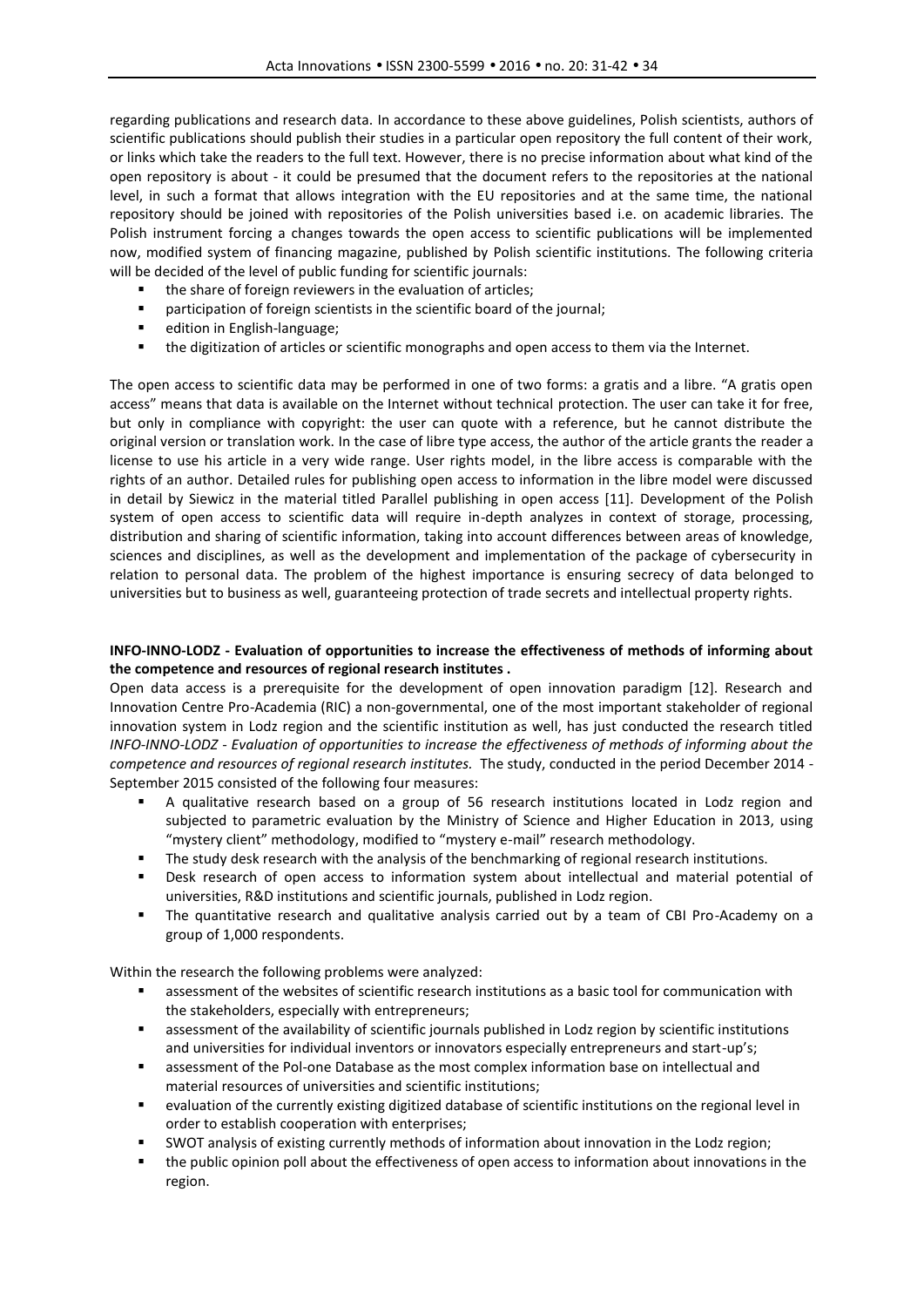The conclusions of the research show the need for undertaking the intensive, comprehensive efforts to build an effective system of exchange of information on research and development regional resources. Survey respondents assessed the methods used until now to inform about the innovations in Lodz region as "requiring the development" (64% of respondents), 18% of respondents considered it suitable and sufficient. These opinions have been verified by set of deepening questions. Respondents questioned about their knowledge on regards the websites dedicated innovation issues, predominantly (71% of respondents) answered "No, I am not familiar with such websites", only 17% answered positively.

To the question: "How well are you oriented in respect of Lodz region potential of scientific research?" the majority of respondents replied that they are familiar with the intellectual resources the least, they know very little about the financial resources at the disposal of universities and scientific institutes and equally little respondents know about the organizational and technical resources, or laboratories equipment.





During the second stage of the research the opinion of respondents about the methods and types of media were analyzed. The main aim of the research was to find the answer what form of information about innovation seemed to be the most effective as carriers of data.

The first question was: "How important for socio-economic regional development is open access to information on innovation?". 75% of respondents felt that is very important (45%) and important (30%). 15% of respondents answered it is not important, and 14% of the group said it does not matter. All respondents participating in the IDI/TIDI research expressed the opinion that the currently applied methods of sharing information, access to data about the science and form of reports on innovation are insufficient. Representatives of science stressed the need to integrate the regional potential of R&D and implement an open access to their polarized, distributed database.

It is worth to discuss about establishing the single open access platform enabling to present an offer of scientific research and repositories of science. They expressed confidence that this task should be carried out at the level of regional or national policy. They indicated the importance of collaboration of schools on all levels – starting from secondary schools, through universities, technical universities, colleges and vocational schools finishing on professional trainings for employees and unemployed people. The open access will be the effective tool for the dissemination of knowledge in the field of innovation as well.

On the other hand, young scientists, taking part in the research, showed the problem of insufficient system of information exchange not only between science and business, but also between different departments of the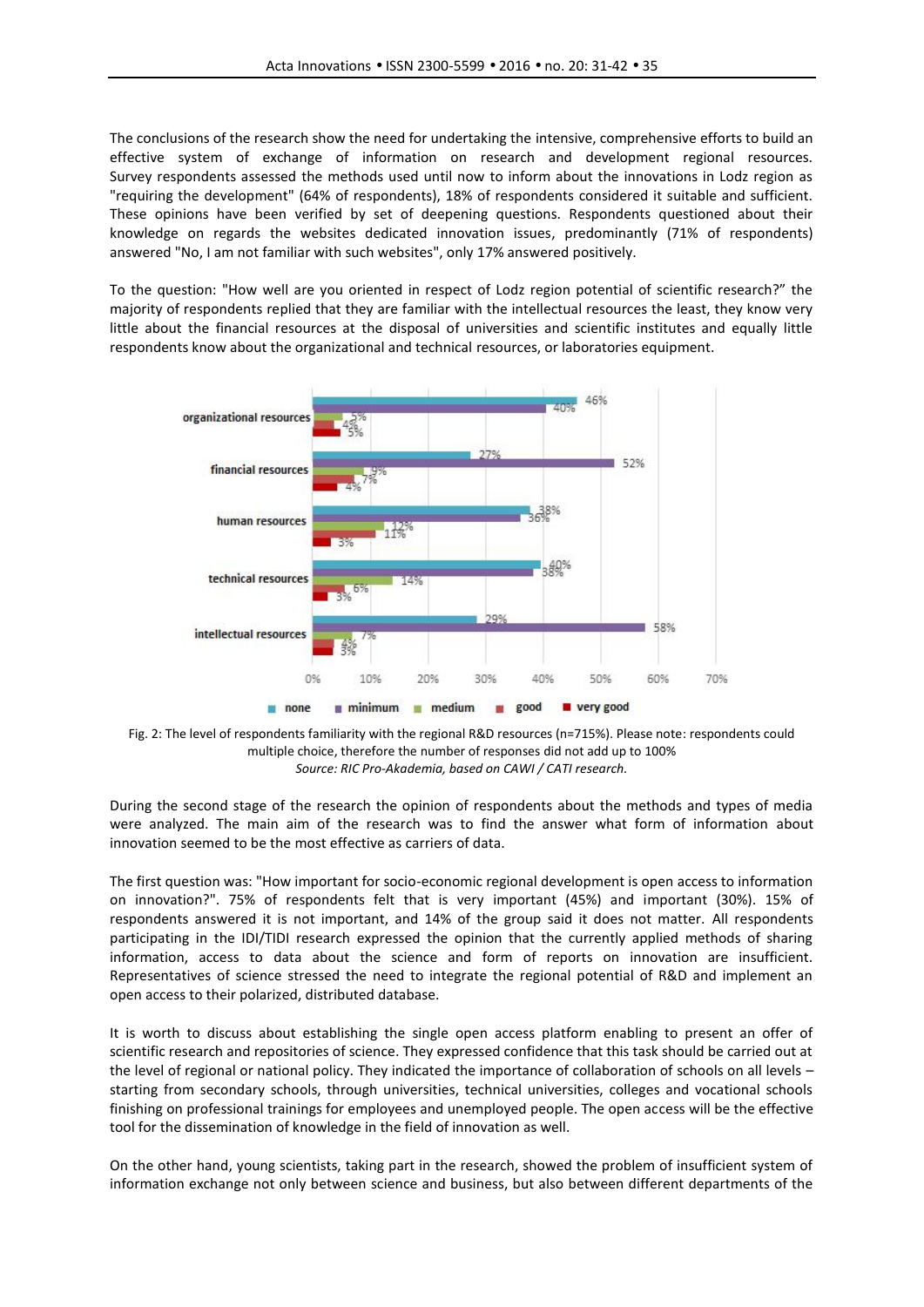university. They pointed the urgent need to integrate information databases of all research departments on the regional level but using the EU standards. This weakness of data exchange system limits the potential of creation the interdisciplinary projects. Internet was recognized as the most effective medium for dissemination of information about the resources of science. The open access internet platforms were considered as the most proper and expected tools for all sorts of promoting innovation campaigns. Within the research the analysis of the informational value of scientific publications, published by the R&D institutions in Lodz region was performed and the review of regional journals available on their websites was realized.



*Source: RIC Pro-Akademia, based on Pol-on database*

Having a prestigious, high-scoring scientific journal strengthens the image of the R&D institution in the circle of scientific and proves the high quality of the ongoing research and studies and their importance for the development of science. In the current process of evaluation of scientific journals within the RIC Pro-Akademia research, the open access to journal was taken into account as the main criterion for the assessment. Contrary, for the Polish Ministry of Higher Education the most important measures for evaluation of scientific journals are: the list of reviewers, the process of review, electronic versions of articles /digitalization/. The Ministry does not assess the open access to different types of stakeholders. However now, in the *Strategy for the development of open access to scientific content in Poland* the journals are instructed to implement the obligation of digitization of all kind of publications - articles, monographs and MSc. or Ph.D. dissertations to ensure open access via the Internet to them.

How important for business is the open access to knowledge published within the scientific journals Table 2 shows:

| Table 2: The evaluation criteria of open access to scientific publications from a business perspective |
|--------------------------------------------------------------------------------------------------------|
|--------------------------------------------------------------------------------------------------------|

| no.            | <b>Criterion I: Form</b>                                                                             |
|----------------|------------------------------------------------------------------------------------------------------|
|                | Availability of the journal website                                                                  |
| 1              | Is it easy to find a journal website?                                                                |
|                | Is the website can be easily found through Google search?                                            |
|                | Has the journal an own active website?                                                               |
|                | <b>Clearness of the website</b>                                                                      |
| $\overline{2}$ | Is the website coherent from the form and graphic presentation point of view?                        |
|                | Is the website readable?                                                                             |
|                | Does the website possess the right address, referring to the content, intuitive, easy to remember?   |
|                | The attractiveness of the website                                                                    |
| 3              | Is the layout is modern, color consistent?                                                           |
|                | Does it contain multimedia elements attention-grabbing, non-dispersible, but affecting favorably the |
|                | reception?                                                                                           |
|                | Does it present the additional information, attracting attention of the recipient, eg. information   |
|                | about conferences, events, others surprising news, attractive for readers of the website?            |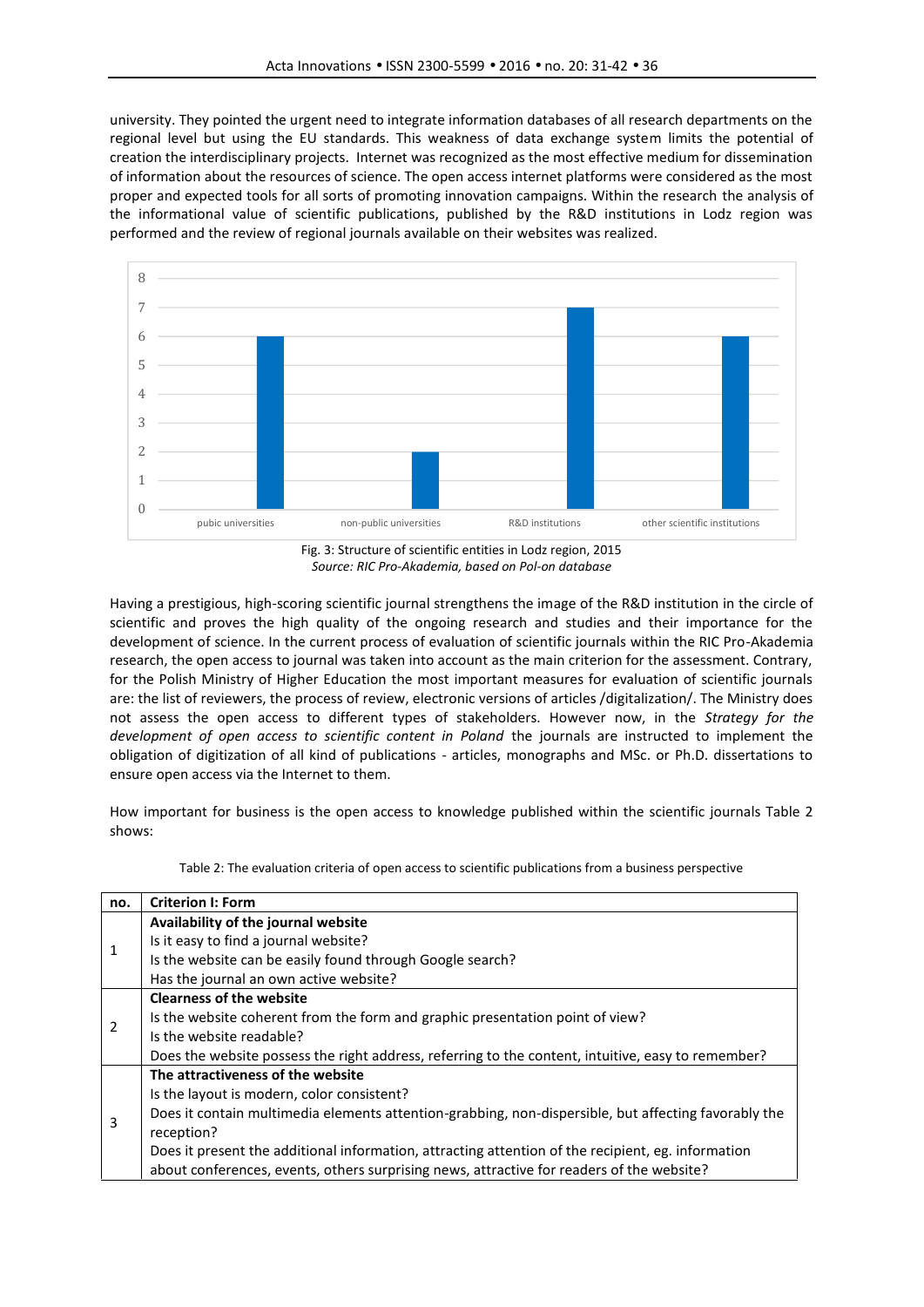|   | <b>Criterion II: Content</b>                                                                                         |  |  |  |  |
|---|----------------------------------------------------------------------------------------------------------------------|--|--|--|--|
|   | <b>Timeliness of information</b>                                                                                     |  |  |  |  |
| 4 | Is the information presented on the website current?                                                                 |  |  |  |  |
|   | Can one easily find the latest edition of the journal?                                                               |  |  |  |  |
| 5 | <b>Completeness of information</b>                                                                                   |  |  |  |  |
|   | Does the website present closed, comprehensive description of the journal, after which the reader                    |  |  |  |  |
|   | can easily answer the question, what is the subject of the journal, to whom it is addressed?                         |  |  |  |  |
|   | Does the website instruct the readers how they can read the articles of the journal?                                 |  |  |  |  |
|   | Does the website inform about the character of the journal - is it an academic title, what is the level              |  |  |  |  |
|   | of IF of the journal?                                                                                                |  |  |  |  |
| 6 | <b>Communicativeness of the website</b>                                                                              |  |  |  |  |
|   | Is website written in clear, understandable, communicative, popular style, accessible to recipients                  |  |  |  |  |
|   | who are not expert in the branch of science?                                                                         |  |  |  |  |
|   | Is it possible to view the full article?                                                                             |  |  |  |  |
| 7 | Language versions                                                                                                    |  |  |  |  |
|   | Does the site have Polish and English versions as minimum?                                                           |  |  |  |  |
|   | <b>Utility</b>                                                                                                       |  |  |  |  |
| 8 | Is it easy to reach the full content of article, download it, save it, view it at any time?                          |  |  |  |  |
|   | Has the website the open access to archival edition of the journal?                                                  |  |  |  |  |
|   | Is it possible to download graphic elements, such as logos or cover?                                                 |  |  |  |  |
| 9 | <b>Contact information</b>                                                                                           |  |  |  |  |
|   | Does the website is full of contact to the editor - postal address, e-mail, telephone number?                        |  |  |  |  |
|   | Are there are any descriptions of members of the editorial board?                                                    |  |  |  |  |
|   | Is it possible to identify and verify the competence of the people working in the editorial board of the<br>journal? |  |  |  |  |

#### *Source: RIC Pro-Akademia, 2015*

The results of the RIC Pro-Akademia analysis of websites of journals published by scientific institutions in Lodz region, leads to the following conclusions:

- journal published in Lodz region are not adequately presented in the Internet: nearly all the websites of scientific journals are hidden deep in general websites of university or R&D institution which publish them;
- there is not clear, direct relation of the website of journal to the main activity of its publisher (university or R&D institution);
- some journal websites are part of the university service;
- there are identified some journals which have their own websites, dedicated only to a journal, not split with the general image of their publishers (e.g. Universities). In such cases, the layouts of journal website, often due to a different system on which the website is built, for example - when a website is based on the Open Journal System, or when an administrator of the website works externally, the journal website is differ from the actual website of the University. These differences are often in favor of the magazine, however, it is raised an impression of separation journals board and scientific institution.
- in the case of several journal websites the lack of basic information such as the thematic profile was identified;
- a characteristic feature of the journal websites is an ambition to adapt the content of the journal to The Ministerial assessment and requirements. Publishers ensure that the journal websites contain information such as a list of reviewers, the evaluation procedures, editorial ethics and information about the original version of the article. It is of course correct, and because of the Ministerial assessment, which is the main, essential indeed subject to publishers, but from the point of view of stakeholders outside the science – the open access to journal is the criterion of the crucial character.

Good communication with the reader outside of the scientific community should be the ambition goal for publishers of the scientific journals. Finding the balance between high level of knowledge, which ensuring a high position of the journal in the Ministerial assessment and utility and accessibility to different groups of the innovation ecosystem stakeholders is the definite challenge nowadays.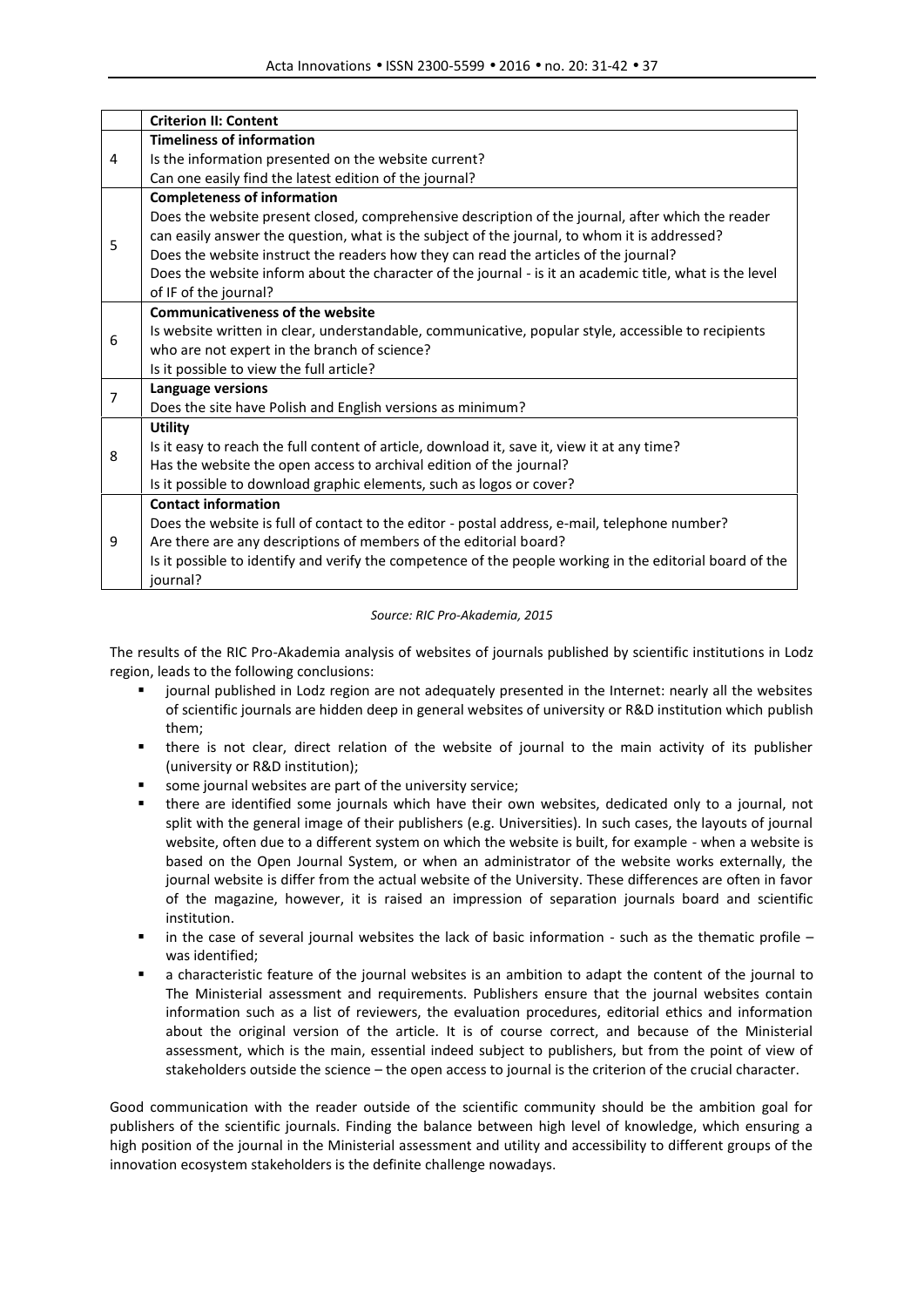Editorial board of the journals should be aware of the needs of different groups of stakeholders, to whom they address the intellectual message - whether they are ministerial decision-makers, academics, researchers, authors and readers of scientific texts, or entrepreneurs. The analysis and result of the research lead to the general, but not very optimistic conclusion that journals published by scientific institutions in Lodz region do not notice and appreciate entrepreneurs as their readers. To change this situation and to encourage entrepreneurs to be a readers of scientific journals via journal websites, the communication strategy of journals should be re-thinking, namely:

- Firstly a journals should carry a clear, attractive form of presentation of scientific issues in the "language of benefits";
- Secondly the special descriptions in popular style, addressed to entrepreneurs should be added;
- Thirdly the supplement to website with information about conferences, events should be implemented. One of excellent way to build strong relationships with readers, including entrepreneurs, may be the newsletter informing e.g. about the content of new edition of the journal, promising articles, invitation to the contact with authors or publishers;
- Fourth it is necessary to organize open access to information and full articles, and to summary of the major collections and databases;
- The fifth in the modern scientific communication, journal websites cannot be just a "showcase", must offer the open access to articles, and to authors, reviewers. Thanks to open access database, the coordination, internal work of editorial board, publishing and sharing innovation ideas will be easier.

#### **The European interactive platform – the open access to data and information of science.**

Analysis of information system on research, conducted in scientific institutions in Lodz region, resulting from the above-presented RIC Pro-Akademia research leads to the conclusion, that the lack of interactive and automated tools for organizing cooperation between science and economy is noticed. The existing database of science are closed, static, distributed, written in language too specialized and hermetic, inaccessible to individual scientists, e.g. Ph.D. students and mostly – the websites have been not updated. The websites of research institutes don't clearly identify information files that would be addressed to entrepreneurs specifically. On the websites of the R&D institutions, there is no invitation for collaboration for Polish companies, nor for the foreign partners. Contrary, at the moment, companies do not have the appropriate tools on websites which could be used to affect the R&D institutions in Lodz region.

These problems and conclusions of the above presented research lead to the following observations:

- **EXECT** lack of an integrated, comprehensive and open database of science and research affects unfavorably for the key sectors of the regional economy;
- lack of tools like "research and technology watch" which would be programmed for permanent monitoring the websites of universities and research institutes, scientific journals, conference seminars, etc. in order to gather data, share knowledge and create innovations;
- considering the tremendous pace of changes in the strategic for the EU and Poland innovations, lack of open data base in research and development is one of the major reason of low level of innovativeness in Lodz region;
- ongoing monitoring of R&D in the world, in the European Union, in Poland, but also in the region, reviewing the innovations in context their implementation into the regional economy would be extremely useful to entrepreneurs;
- the major weakness of the existing websites of the scientific institutions is their distributed character each research center has its autonomous, closed database, with its own formatting system. The information presented there are addressed to a narrow audience: usually to students and employees of its own;
- databases and websites of R&D institutions use the hermetic, specialized language, completely incomprehensible to entrepreneurs and other stakeholders of the regional ecosystem of innovation;
- databases and websites of R&D institutions do not allow the Bi-directional transmission of information and they don't learn thanks to feedback from the readers;
- the research institutes do not define on the websites an area of potential applications, and even more, do not foresee the potential market for the research;
- websites of R&D institutions do not use the mechanisms or ICT procedures, which enable just-on-time feedback, reviewing and evaluation the R&D activities, carried out in scientific institutions.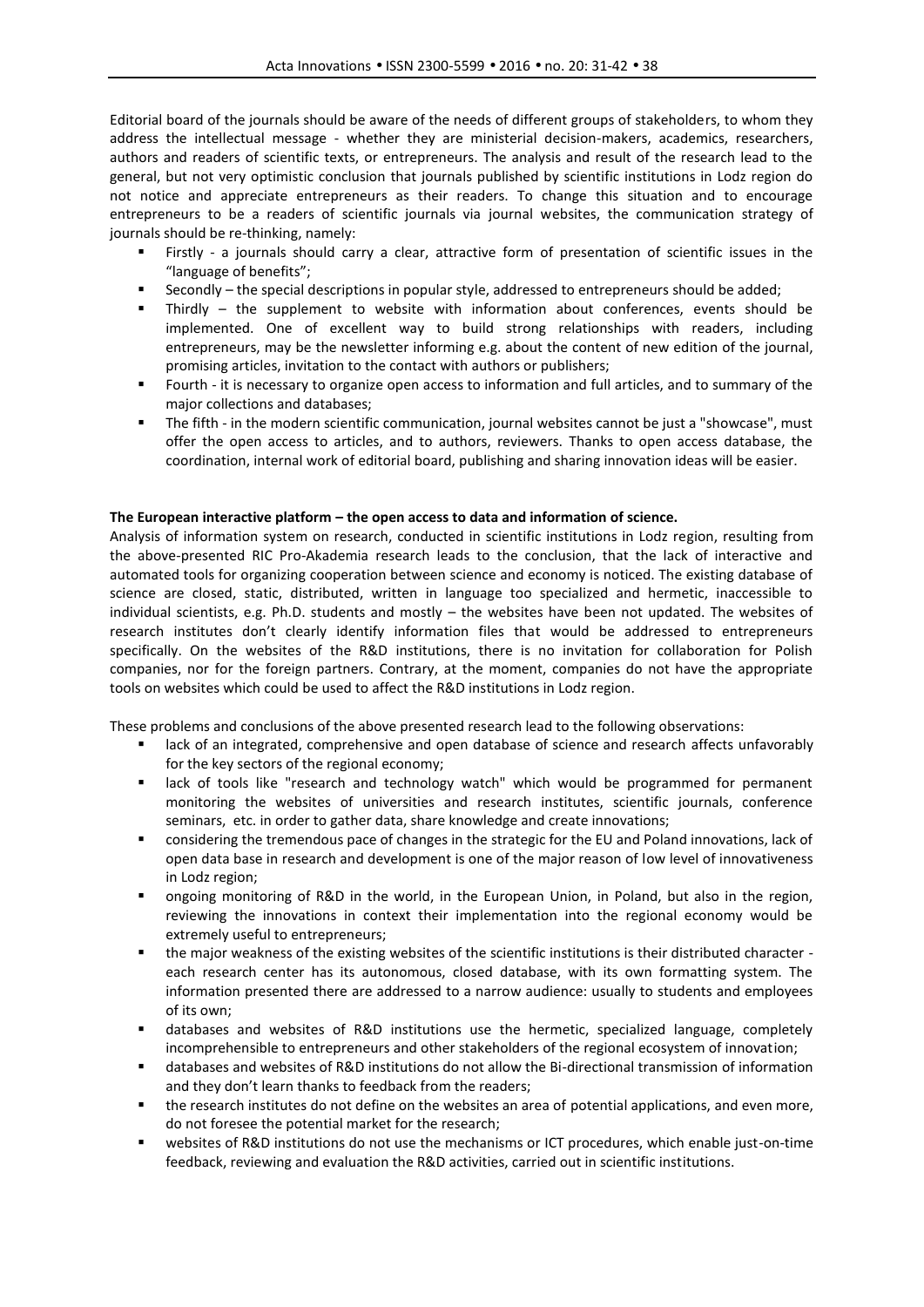RIC Pro-Academy is - on the one hand as a modern scientific institution, supporting business and on the other as a research institute, conducting R&D tasks in the research areas corresponding with regional smart specializations. That is why the important goal of RIC strategic goal for the 2016 year is to introduce into market the model internet platform of open access to scientific data. Model and demo of the interactive platform with the open access to data, regarding the rising of innovation will be the answer to the problems outlined above. The platform will be technologically advanced and programmatically comprehensive tool for implementing the new service supporting promotion and diffusion of open innovation paradigm in the model of open data access.

The proposed platform will meet three specific objectives:

The Objective no. I. in context of the following problems:

- Websites and databases on R&D of research intuitions in Poland are static and require the stakeholders outside the science society, especially entrepreneurs would make efforts to find and follow the information on the conducted research. This assumption is unrealistic.
- Companies do not benefit from the achievements of R&D sector because they do not know what research are conducted in scientific institutions, and traditional forms of promotion of science are inadequate and too expensive;
- **Information on research and R&D activities are undeveloped, incomprehensible, did not take into** account the specific needs of decision-makers in economy nor the "language benefits" and usually they come to companies too late.

The proposed inter-active platform will include a procedure of permanent monitoring the R&D achievements and sending a newsletter with information about them to enterprises according to the code of their economic activity NACE (Nomenclature of Economic Activities, the European statistical classification of economic activities). Newsletter will be distributed via platform according to the NACE which suggest that these companies can be potentially interested in implementation of the results of the research.

Of course, the newsletter should be generated in the language understandable for entrepreneurs, basing on the "language of benefits".

**Objective I: Increasing access of companies to the open access data and interactive platform allowing the exchange of information and strengthen the cooperation between science and the economy, according to the paradigm of open innovation.**

The Objective no. II. in context of the following problems:

- **The percentage of innovative companies in Poland is very low and the Lodz region is on the last three** places in Poland in this respect.
- A comprehensive system of auditing technology and evaluate the regional R&D activities in context of potential for bringing them to the market is not conducted.
- The future users of the technology, especially entrepreneurs are not engaged by R&D intuitions, not at the stage of design and creation, nor at the stage of auditing processes of commercialization.
- There is no evaluation R&D processes in relation to regional smart specialization.
- **Procedures forecasting economic efficiency and competitiveness, resulting from the implementation** of different types of innovation: process innovation, marketing, organizational and social innovations are little known and rarely used by companies.
- **Procedures for risk assessment regarding the technology implementation are rarely implemented in** the practice of enterprises.
- **The benefits resulting from technology transfer and long-term business-science networking rarely take** into account by both sides of the net-work.

The platform enables the development and testing the innovative ICT tools for open data access to the regional R&D sector in context of commercialization and implementation R&D results into practice in the region.

**Objective II: Making stakeholders of the regional innovation ecosystem to assess the possibility of implementing innovation and R&D results into practice of enterprises, municipalities, cities and local communities on the regional level.**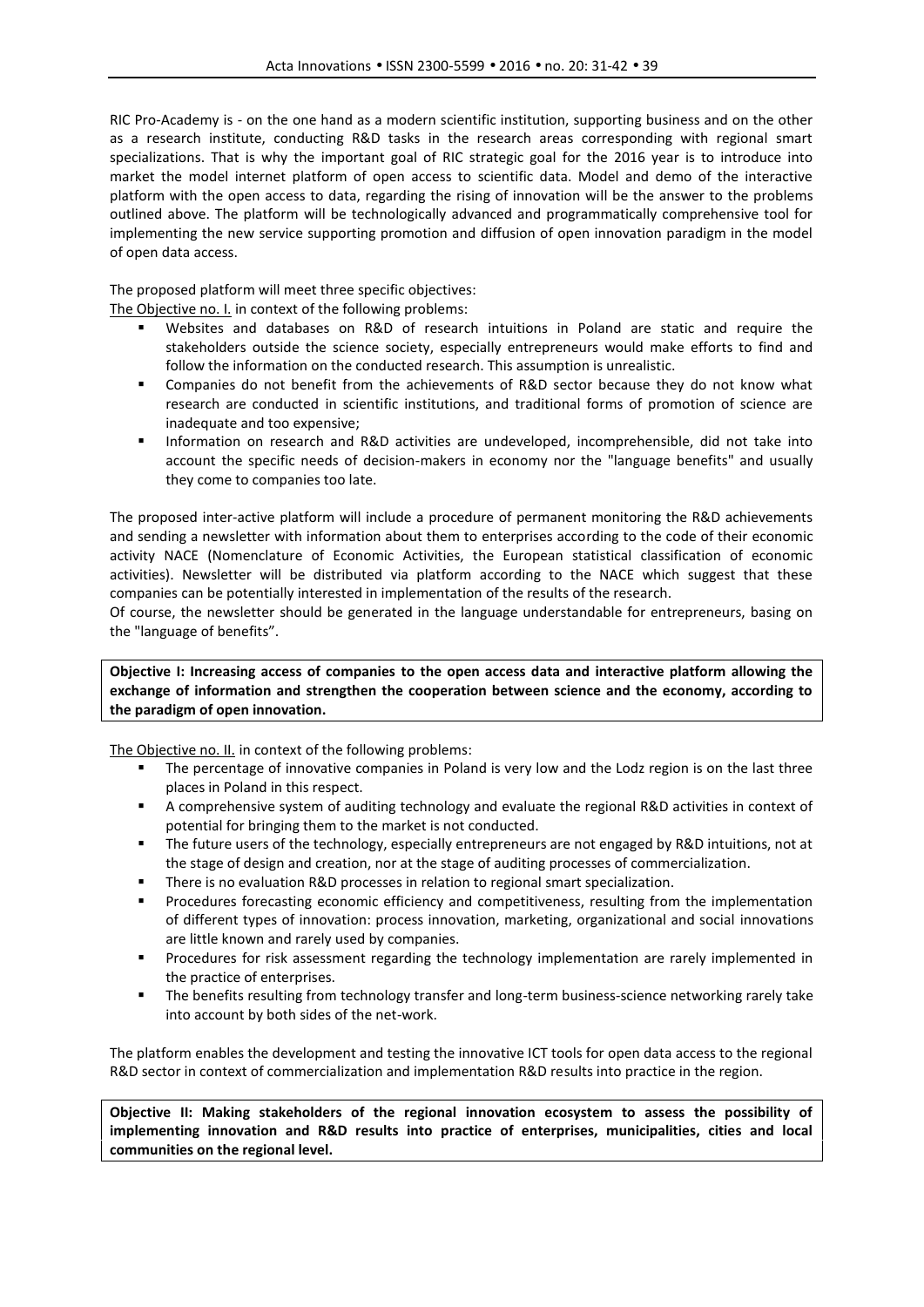**The Objective no. III.** in context of the following problems:

- Although the annual value of Polish export of Hi-Tech products and services continuously increases, the Polish companies occupy the last place in the ranking of the European Union in terms of exports of high-tech products as share of total exports [13].
- National and regional support for the expansion of export companies with innovative products or services is limited
- There is a lack of tools for assessing the R&D potential for creating new technologies in the context of the high-technology products or services dedicated to domestic and foreign markets.
- There is no analysis of the potential threats from competitors or to identify opportunities for the development of the regional economy based on knowledge.

The platform allows for the development of innovative, auditing R&D sector tools in order to use them for creating the innovative products and services, which can be offered by the regional companies on domestic, the European Single Market or on the markets outside the EU.

**Objective III: Facilitating assessment of the competitiveness of innovative products or services thanks to inter-active tools offered on the platform.**

The discussed interactive platform will be equipped with ICT tools, enabling tracking and watching information on R&D intuitions websites. A very important requirement, being de facto a condition of effectiveness of planned functionalities of the platform is bound administrators of R&D websites with the open data access idea. Administrators should use – firstly - key words, identifiable by the navigation system platforms, such as "applied research", "development", "Innovation", etc., and secondly - to join information about research with the proper areas of implementation into business, assigned the research with the NACE code. The principle advantage of interactivity platform is linking the results of the research with the NACE of business activities. There is the open database of existing companies in the European regions. One can without any difficulties segregated companies database according to the criterion of NACE and adjust them to appropriate research, and finally send to selected companies a newsletter with information about ongoing R&D.

An important component of the interactive platform is an innovative tool for managing database semantics, according to the needs and level of specialization recipients of newsletters. Management information base semantics means paying attention to joining together the word, form, image and the actual content having in mind the readers of information. Semantics as a branch of science investigates whether the construction of the word determines its meaning and whether the relationship between linguistic expressions and objects to which they relate help in understanding the content that they carry.

The platform should base on synchronized relational database. Relational Database (RDB) consisting of multiple files and databases, which may cooperate with each other, have internal programming languages (SQL) by which it is possible to design the handler and data conversion. Designing the database one should take care of aspects of concurrency control and throughput. These aspects, due to their vastness and complexity, will constitute important factors determining the speed of the whole platform.

The proposed open access solution will be based on the new intelligent, semantic concept that not only enables to search for keywords, but also intelligently to assemble and to translate the contents of platforms delivered by R&D institutions, into the "language of benefits", according to the possibilities and needs of entrepreneurs. As the platform manages the programmed transmission of data and information from scientific institutions to entrepreneurs, it should have an "interpreter" of specialized, scientific, hermetic language into the popular nearly every-day language. Like many well-known translators / dictionaries of foreign languages, for example https://translate.google.com/#en/pl.

On the platform are scheduled tools to manage databases, which are to control the relationship between data and semantic meta data. Thanks to this approach, the automatic translation of documents, delivered by the R&D institutions will be possible. Describing the proposed project platform, it is worth pointing that there are a few solutions of the semantic web search engine, which bases on two exploration methodologies: the first one: the solution is analyzing currently accessible websites or data bases or the second methodology: the solution creates its own the semantic search engine, which is scanning networks, websites, databases and is using the original semantic algorithms for automatic transcription.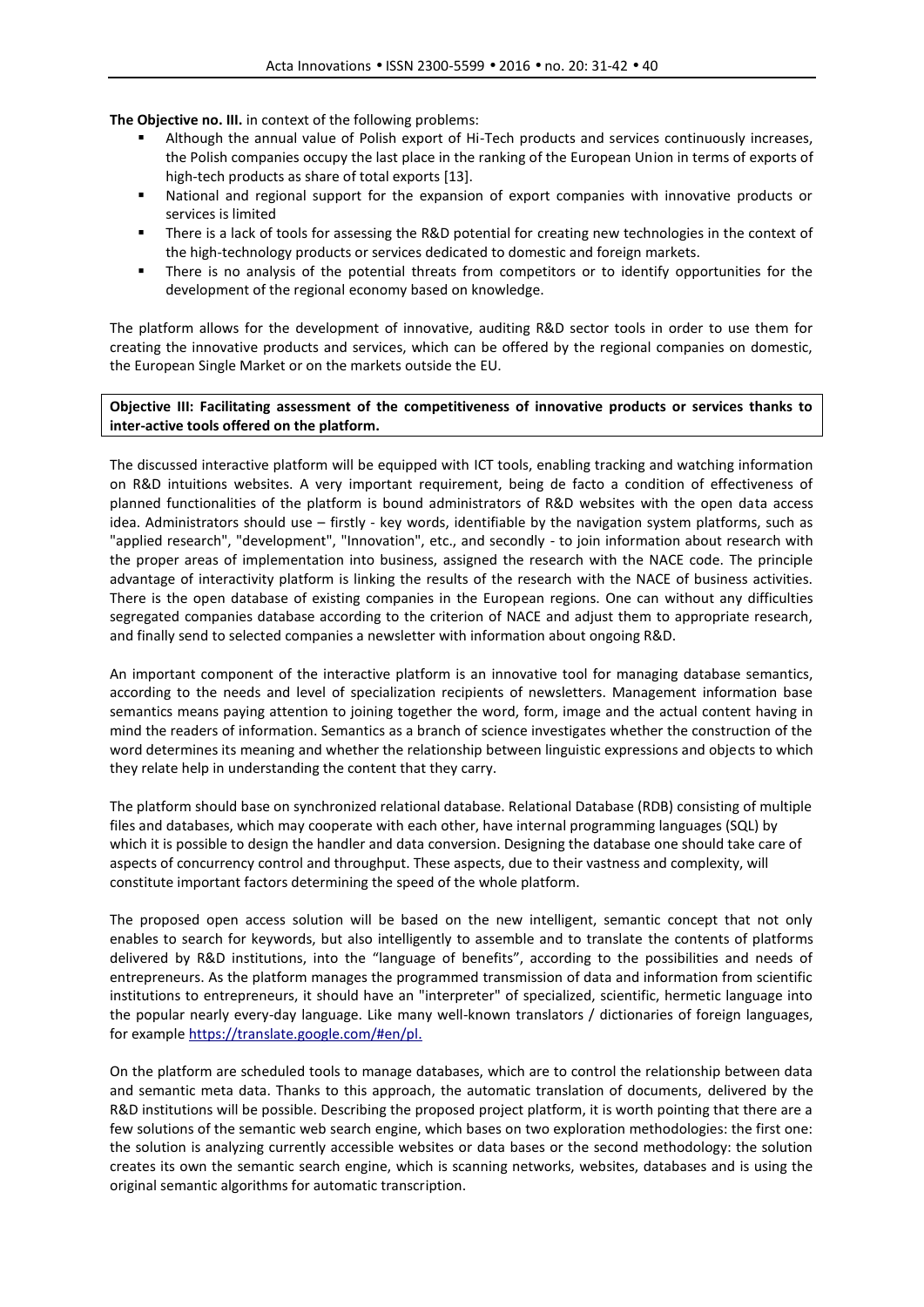The development of the interactive platform will be determined by the position of scientific institutions so to open access to their database and semantic descriptions of their information. As examples of the existing search engines, useful for the open access to scientific database are Swoogle, Sindica and Powerset. Another important solution, consistent with the planned platform is the automatic watch-dog of selected databases and then, through the procedures of intelligent algorithms, semantic stream of input data will be converted into information expected by the end user in "language of benefits". Currently used, distributed databases, conducted by scientific institutions will be subject to the integration processes. Many different narrowly specialized databases are united into a single virtual BigDataBase in a transparent and unnoticeable to the user manner, who feels that uses one large information platform. Key challenges for handling BigDataBase Management System, which allows the use of information resources from various sources, written in different ways, at different times, etc. are unification and cybersecurity problems resolving. Inconsistencies between different data sources are the results of not only the data schemas, but the semantics, i.e. data on different websites, despite of the same meaning of data, may be presented differently because of the different approaches to scientific observation description of the same phenomena. BigDataBase Management System developed an interactive platform should take into account the following differences, observed on the R&D websites:

- **First: the type of data;**
- Second: the values and standard of measurement of data;
- **Third: semantics, language and meanings of data;**
- Fourth: the values of abandoned and missed data.

The platform, using the database of the individual research institutions will respect their autonomy and heterogeneity, local priorities, rules of ownership, rules of authorizations of access and of cybersecurity. Procedures for integration and requests for information must therefore be correctly identified and properly addressed. Only then the platform will be the useful and appropriate link between local, European and world R&D databases and stakeholders outside the academic environment expectations.

## **Conclusions**

Open access to data, particularly to information creating by the research and development institutions that may be useful for business is on the very beginning state of development. Problems that affect the establishment of open access databases are of the varied and diverse nature: technical, social, economic specific should be taken into consideration. The most advanced initiatives of the open government data /OGD/ are curranty accessible in countries with a high HDI, where human rights are fully respected - the right to information is one of the fundamental human rights.

Polish science is facing actually a huge challenge, requiring not only digitization of their intellectual resources, but also to make them available in the form of open access databases.

The research *INFO-INNO-LODZ - Evaluation of opportunities to increase the effectiveness of methods of informing about the competence and resources of regional research institutes*, conducted by the Research and Innovation Center Pro-Akademia has just identified the main problem areas that should be taken into account in the process of establishing the open access to knowledge. The answer to the problems have been diagnosed is recommended in the last part of the article – an interactive platform.

The platform, using the database of the individual research institutions will respect their autonomy and heterogeneity, local priorities, rules of ownership, rules of authorizations of access and of cybersecurity. Procedures for integration and requests for information must therefore be correctly identified and properly addressed. Only then the platform will be the useful and appropriate link between local, European and world R&D databases and stakeholders outside the academic environment expectations.

#### **References**

[1] B. S. Bandi A.N., "website of e-LIS is an internationaldigital repository for Library and Information Science (LIS)," 29. October 2005. [Online]. Available: http://eprints.rclis.org/21190/1/Open%20Access%20to